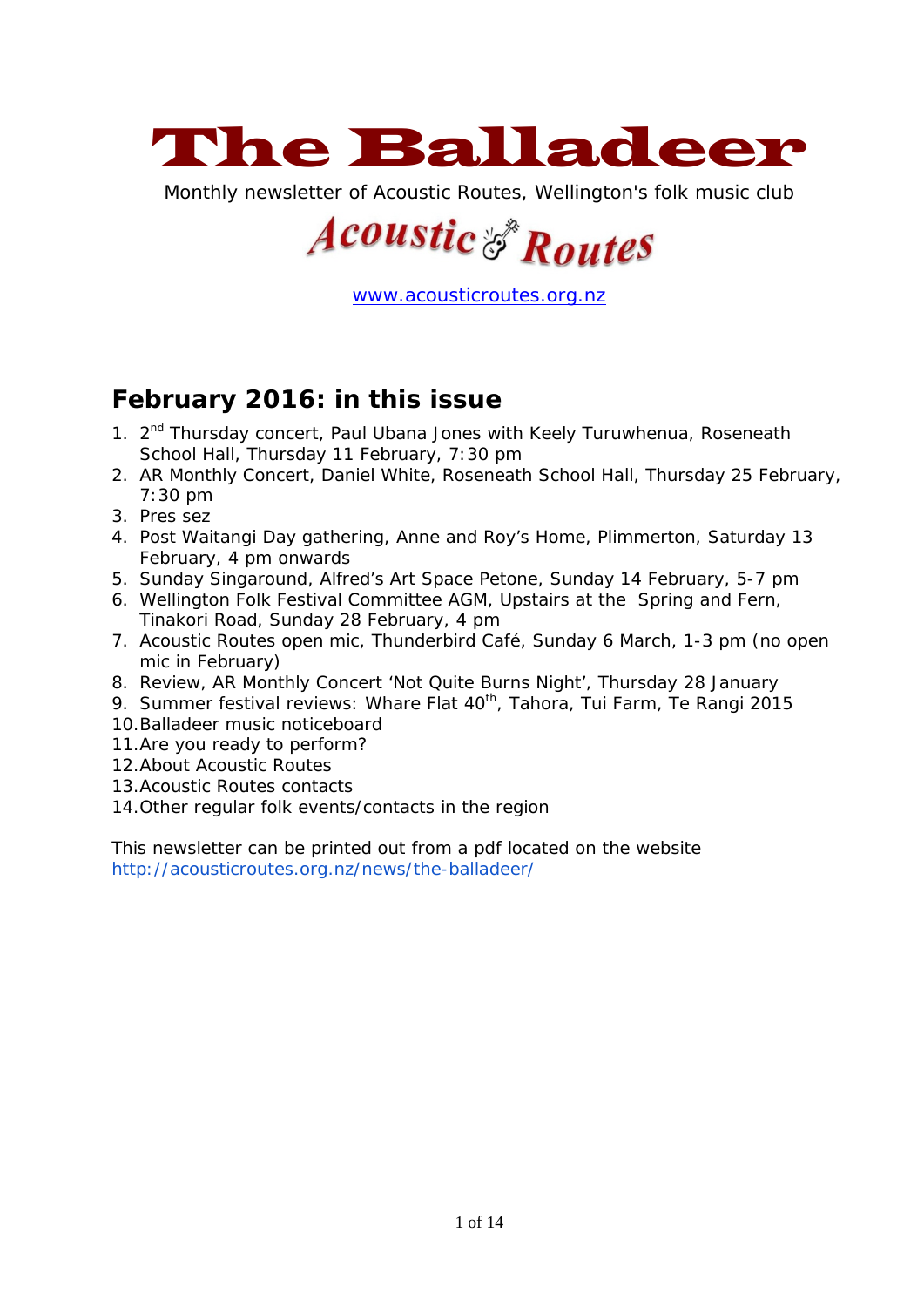# **1. Mid-month concert: Paul Ubana Jones supported by Keely Turuwhenua, Roseneath School Hall, Thursday 11 February, 7:30 pm**

An evening of exciting music and great performances featuring the internationally known bluesman – recently called by the Dom Post a 'local legend' - in concert, backed up by one of our local emerging stars.



Born in London to a Yorkshire mother and a Nigerian father, **Paul Ubana Jones** was playing guitar by the age of 11, beginning a three decade career that would see him crossing continents and recording eight albums of mostly original songs.

After graduating from a London music college, where he studied guitar, cello and composition, Paul began to forge the solo acoustic style that he has stuck to and developed over the years.

In the late seventies Paul based himself in Provence, Southern France, and toured all over Europe and North Africa, as well as venturing extensively into Canada and the US. In the late 80s Paul and his family moved to New Zealand, which is still their permanent home. He has continued to perform internationally, to growing acclaim. Concert performances include sharing the bill with Bob Dylan, Patti Smith, Taj Mahal, Keb Mo', Tuck and Patti and Crowded House.

**Keely Turuwhenua** (Ngai Tuhoe) has been singing from a very young age and is a working musician for numerous bands around Wellington. She studied Music for 3 years at Whitireia Polytechnic and the previous year attended Wellington Performing Arts Centre studying Musical Theatre. Locals may have heard her recently at Wellyfest where, in the Looking Forward concert, this young singer/songwriter and guitarist gave a typically dynamic and up-beat performance, or as part of the summer music series at the Soundshell, Botanic Gardens.



#### **Entry \$20 members, \$25 non-members**

[Roseneath School](https://maps.google.com/maps?q=Roseneath+School,+Maida+Vale+Road,+Wellington,+New+Zealand&hl=en&ll=-41.286546,174.803081&spn=0.009094,0.01708&sll=-40.799894,175.310128&sspn=37.337214,69.960938&oq=roseneath+school&hq=Roseneath+School,&hnear=Maida+Vale+Rd,+R) Hall is a beautiful little space with proper stage, lighting, etc. Access is down a short lane off the street (Maida Vale), next to a church and a small row of shops. There's parking in the school grounds and the number 14 bus goes right past.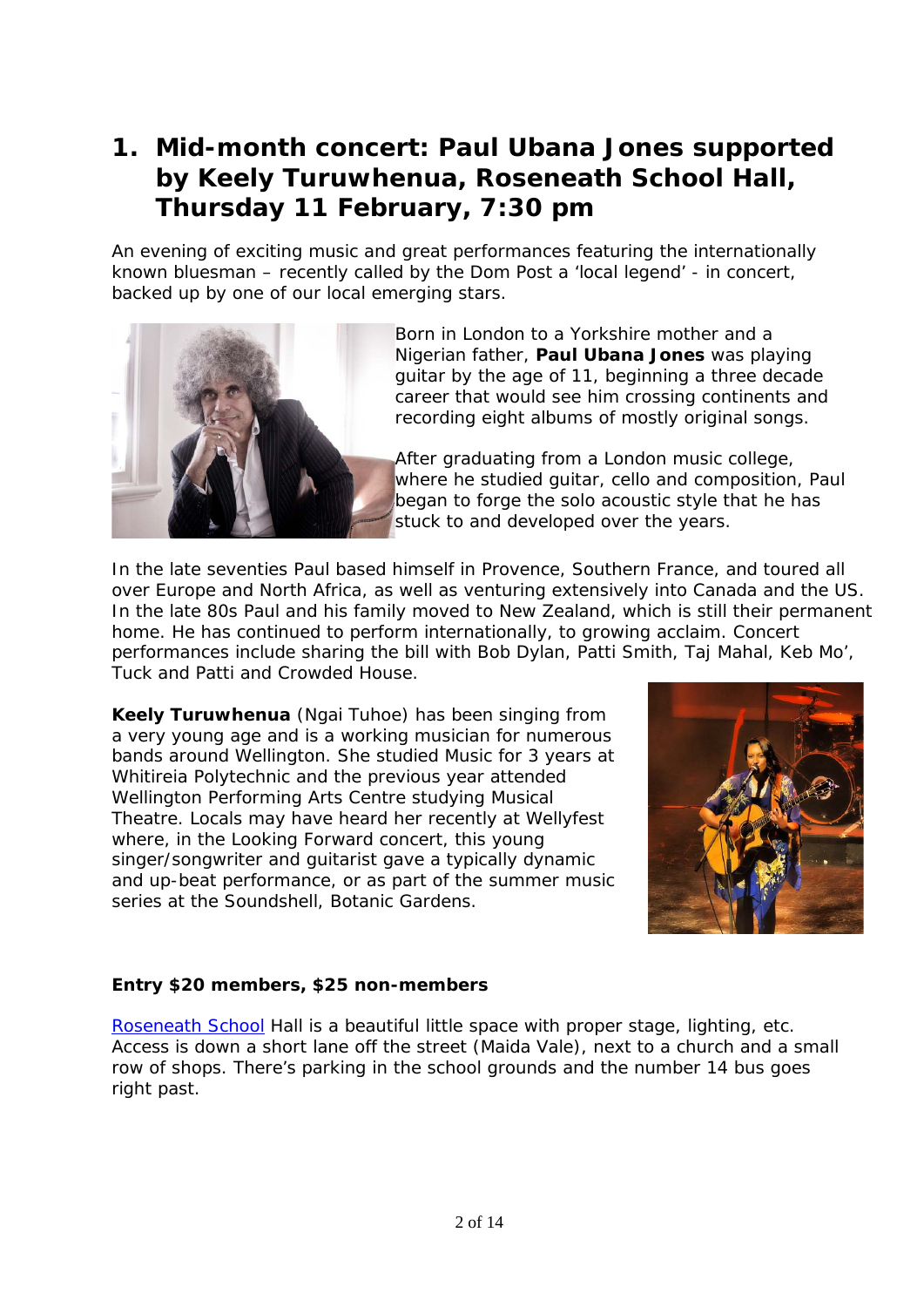# **2. AR Monthly Concert, Daniel White, Roseneath School Hall, 25 February, 7:30 pm**



Daniel is a young guitarist and songwriter born in Greymouth but now resident in Wellington. Both his father and uncle played finger-style acoustic guitar, and the fiddler Gillian Boucher is his aunt. He can be seen – and heard! – busking in the downtown area, which he says is good practice, and also plays to commission such as for weddings. Those who heard him win the Joan Prior Young Performers Award at Wellyfest will be keen to enjoy again his sensitive music and personable stage presence.

**Sue Harkness** is a singer well known to many, especially in the Wellington area where she has been active in promoting folk music for a long time. Best known for performing traditional British songs acappella, she often accompanies herself on guitar and her repertoire embraces New Zealand material and contemporary ballads. She has also contributed to our community in her role as a member of the Wellyfest committee.

**Col Wright** may be Australian but that hasn't prevented him being a stalwart of the Wellington folk scene. He is appreciated not only for his singing and guitar-playing but for running the Wellington folk club and producing the Balladeer in the 1970s and 80s. He has performed in Germany, Ireland and the USA as well as his native and adopted countries, and his repertoire reflects that rich experience.

#### **Entry \$10 members, \$15 non-members**

## **3. Pres sez**



Happy New Year, everyone – nga mihi o te tau ho!

That was a bit of everything for the summer weather, eh? But I hope the weather didn't cancel any of your musical plans, and that you enjoyed that very special experience (I always think) of listening to music outdoors. Our local councils continue to offer us quite a spread in that regard which, given how our national economy is managed these days, is something to be appreciated.

But here at Acoustic Routes, we're back indoors and have a great menu of musical variety to tempt you with in the next six months. You'll see that we are enriching our established programme with some mid-month concerts (still on a Thursday where we can, so you don't have to find another free evening in the week), and we hope to see lots of you supporting this initiative and coming along both to music that you already like and to that which might expand your taste – folk is a broad church, with a big range, which we're trying to reflect in our programming.

To mention just a few, this month you can hear blues virtuoso Paul Ubana Jones, in March the Danish multicultural band Himmerland making a return visit, in April fresh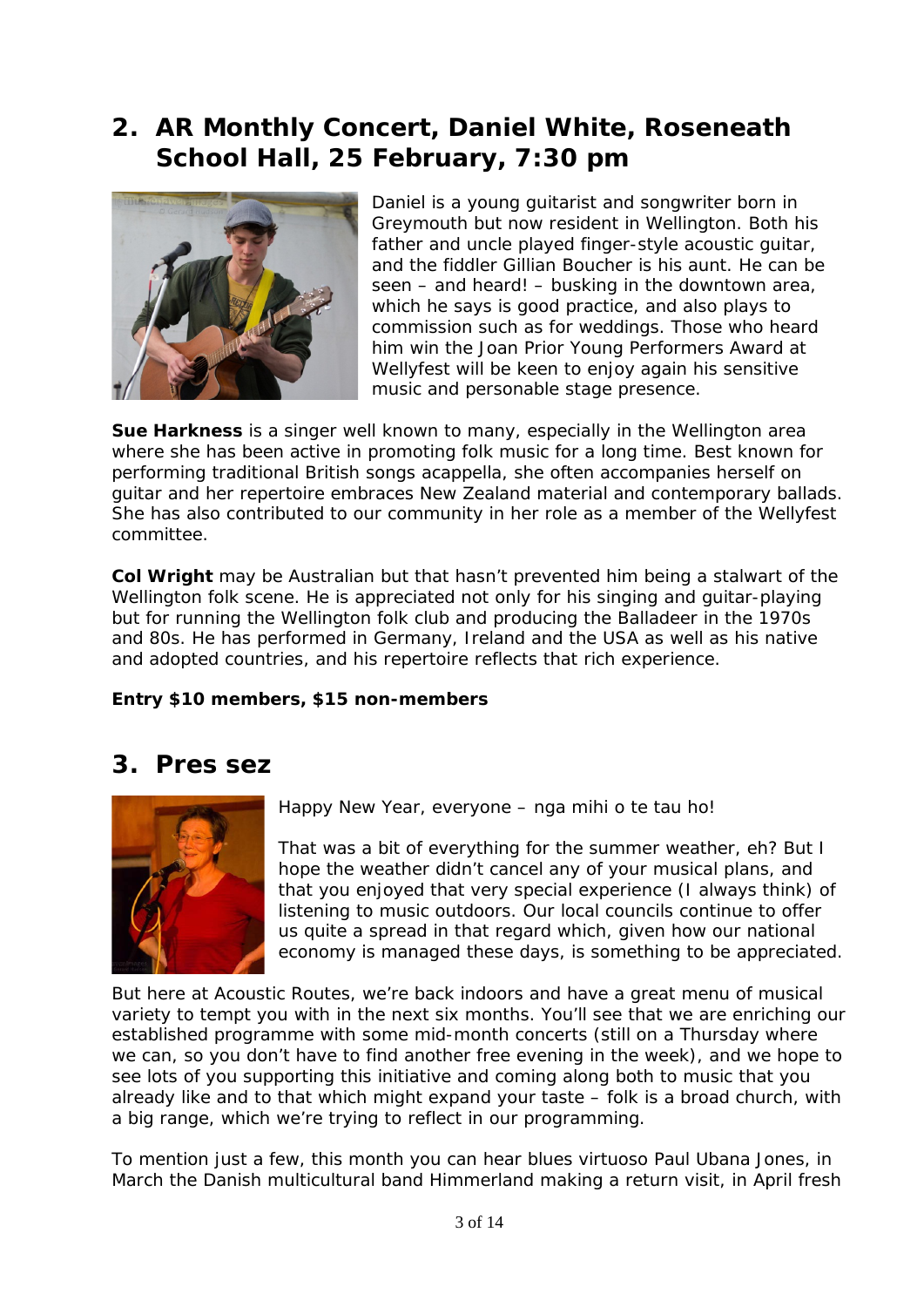young Scottish traditionalist Claire Hastings – alongside the kind of evening we're used to enjoying where local and familiar performers continue to impress.

So get yourself along to Roseneath and enjoy as much of the programme as you can fit in your diaries – and as always, we're keen to hear your recommendations. This added activity means more work for your Committee, of course, and we really need more bods to help us to accomplish this on your behalf. Just one or two more Committee Members would make a huge difference to the distribution of the necessary tasks, so please contact me (04-5504912) or any other Committee Member to talk it over if you're inclined to offer your services but want to make sure just what you're putting your hand up for. And it's not for life! – the Committee comes up for re-election before the end of August.

Ka kite ano – Pamela

# **4. Post Waitangi Day gathering, Anne and Roy's home, Saturday 13 February, 4 pm**



With the 2016 Auckland Folk Festival being

Waitangi weekend, Anne and Roy's wonderful annual party to wind up the holiday season will be the following Saturday at 21 Gordon Road, Plimmerton. All folkies and musos are welcome.

The party starts at 4 pm, and the barbecue will be going from 6 pm. Bring something for the barbie, salads etc., your drink of choice and of course instruments and voices to celebrate the day.

## **5. AR Sunday Singaround, Alfred's Art Space Petone, Sunday 14 February, 5-7 pm**



Those of you who have been to the singaround before already know about the wonderful gallery which has also proved to be a marvellous performance space for the monthly singaround. If you haven't been yet, come and share a song, a tune, a poem or a story. Coffee and tea will be available. Entry: a gold coin for the koha bowl

<http://www.facebook.com/Alfred.Memelink.Artist>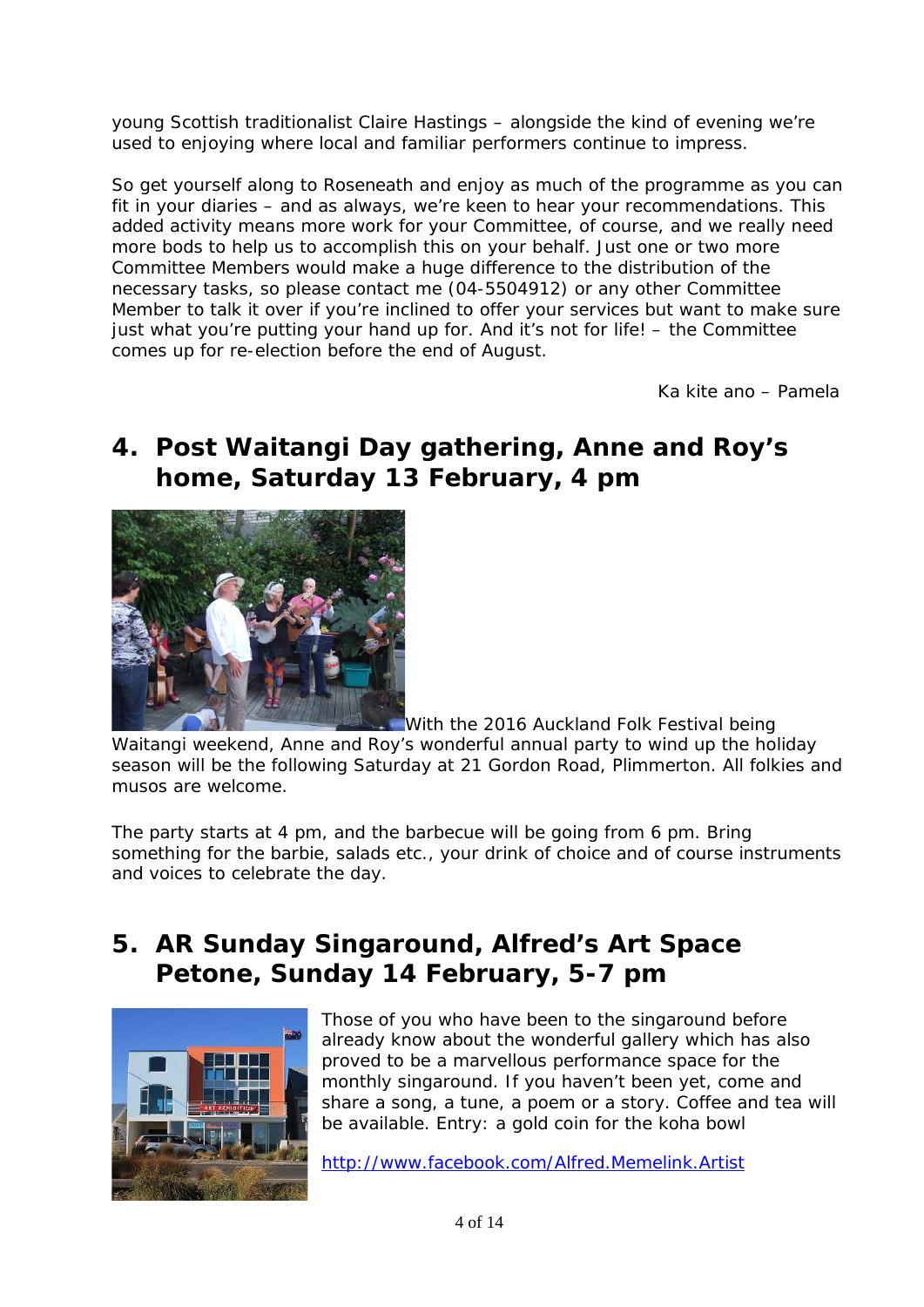# **6. Wellington Folk Festival Committee AGM, Spring & Fern, Tinakori Road, Sunday 28 February, 4 pm**

This is the meeting to approve the annual reports and accounts for 2015 and to elect the committee who will organise the 2016 festival. The Wellington Folk Festival is expecting some committee changes so if you want to know more and might be interested in serving on the committee read on.

We currently have a committee of 10 people, of whom four will be stepping down. Current members are Gerard Hudson (President), Jenny Kilpatrick (Secretary), Peter Whiting (Treasurer), Sue Ikin, Sue Harkness, Ruth Birnie, Jude Madill, Simon Bishop, Kevin McLoughlin, and Merlin Astley-Jones. Vacancies will be there for at least each officer role (president, treasurer, secretary) and one more general committee member. Some current committee members may be willing to step up to the officer roles. You can join this keen group by confirming your willingness, and being nominated for election at the AGM. If you are not already a paid up member of The Wellington Regional Folk Foundation Inc, membership is open to anyone who has attended a Wellington Folk Festival. The subscription of \$1 can be paid at the AGM if you didn't choose to at the last Festival.

Committee meetings are held with varying regularity but at least fortnightly through September and October as the festival (at Labour weekend) approaches. If you would like to know more about serving on the committee - particularly if you have secretarial or bookkeeping skills please contact [info@wellingtonfolkfestival.org.nz.](mailto:info@wellingtonfolkfestival.org.nz)

# **7.AR open mic, Thunderbird Café, Sunday 6 March, 1-3 pm**

Open to all acoustic performers. Drop in, put your name on the list and do a couple of numbers for the customers. In this friendly and hospitable setting you'll see some familiar faces from other AR occasions, and get some good conversation, eats and drinks as well as music. Turn up promptly if you want to be sure of getting on the list.

Contact: Kevin Ikin [kevin.ikin@clear.net.nz](mailto:kevin.ikin@clear.net.nz) <http://www.facebook.com/Alfred.Memelink.Artist>

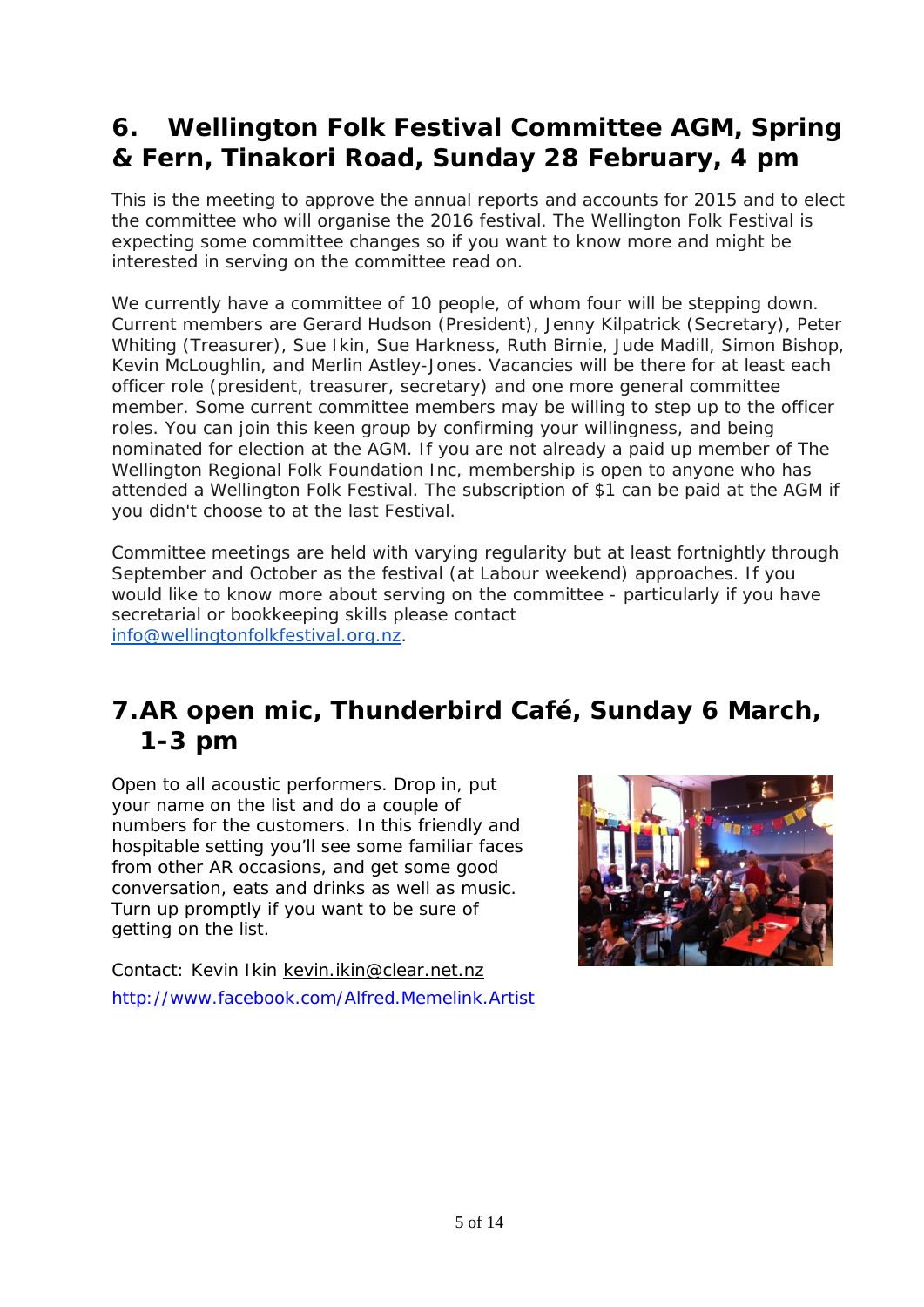# **8. Review, AR Monthly Concert 'Not Quite Burns Night', Thursday 28 January**

I feel a particular (though I admit, tenuous) connection to Robbie Burns. One of my ancestors, a composer named William Shield, may have written the tune most of us sing when we sing 'Auld Lang Syne'. If he did, he was clearly rather poor at protecting his rights and his purse, or else I'd be merrily collecting royalties now, but I'll just have to make do with the little tingle in my spine whenever I hear the tune, or indeed any Burns songs.

So I was in spine-tingling heaven on Thursday night at our 'not-quite-Burns-night', as one Burns song after another came out, along with songs by other songmakers, like Dick Gaughan, Jim McLean, and our own Kevin Ikin, amid a discussion about whether those of us with kiwi accents should attempt to sing with a Scottish accent when we sing songs written in dialect.

For me the real power of great song is in the lyrics (otherwise, why not simply write a tune?), and the appeal of songs written in dialect is their power to evoke time, place and situation with a single phrase or word. There's no doubt in my mind that Robbie could have written in English if he wanted (although maybe not kiwi as it wasn't invented at the time) but he chose to write in dialect, and there were probably several reasons for that – he wanted to celebrate the language he heard around him, he believed there was no better way to express his thoughts and feelings, and he wanted his songs to appeal not only to the Edinburgh ladies in their Morningside salons, but to the farmhands and the Excisemen and dare I say it, to the farm lasses as well – in other words, to have universal appeal. And look how successful he was with all three, because here we are in a completely different time and place, some of us having never paidl't in a Scottish burn in our lives, still singing and being moved by those songs.

And as I wrote to an elderly friend later that night, my folkie friends do have lovely voices, so I'm sure the bard wouldn't care too much about the accent, he'd just have been surprised and quite delighted to hear such melodious renditions of his little ditties two centuries on. Which brings me back to the melody or tune – because of course a song by definition is both lyric and tune, and it's nothing at all without someone to sing it. Isn't it a magical thing how a singer can give voice to song, and a song can also give a voice to a singer?

Many thanks to the Committee for the supper (including shortbread, oatcakes and haggis, washed down with a dram or two) and for arranging the pipers, George and Otis. In typical Kiwi style, the readings ranged from the traditional (Tam o'Shanter) to the untraditional with excerpts from young Mhairi Black's maiden speech to Parliament. I reckon Burns would have approved.

Janette Munneke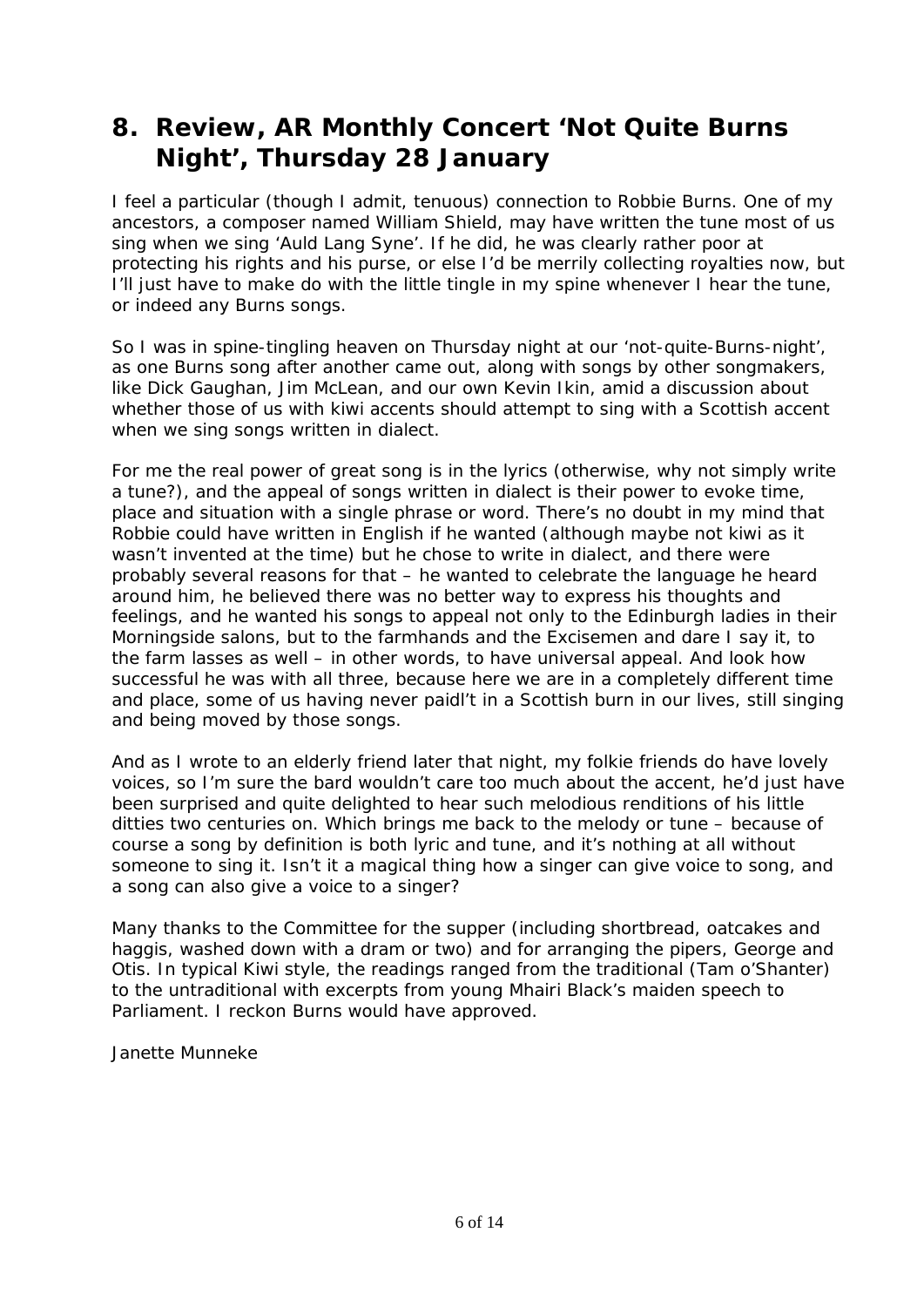# **9. Summer Festival Reviews**

#### **40 years at Whare Flat**

We were having a family Christmas in the south so going to Whare Flat in the middle of our travels made a lot of sense. It was the best place for us to see in the new year, celebrating the 40<sup>th</sup> year of Whare Flat Folk Festival. It had been about 15 years since I was last there, so a return was long overdue. Sue and I went to our first folk festival there more than 30 years ago. We had been introduced to the world of folk music at Dunedin's New Edinburgh Folk Club not long before that, so going to Whare Flat for the first time was a revelation and remains in the memory as a marker for every festival I've attended since.

The memory does play tricks, though. Those first festivals in the magical setting of Waiora Scout Camp, seemed to be huge events. But, Whare Flat is on a smaller, more intimate scale than what I'm used to now and I found that very appealing. I enjoyed the breathing space that an uncluttered programme provided. There was still plenty going on, but there was time too, to mull over the music and memories and catch up with old folky friends and acquaintances who I hadn't seen for ages.



Seeing some of the performers who first inspired me, on their home ground, was pretty special too. Some of the best moments for me: Marcus Turner, in full flight at the festival, received a standing ovation; Martin Curtis, revisting his landmark "Gin and Raspberry" album, recalling for me the first time I saw him perform with his "short'n Curly" sidekick, Eric McEachen, at New Edinburgh Folk Club; Jock Walton, squeezing every given note and more out of his

accordion; Dobro and pedal steel supremo, Read Hudson; seeing Fiddlesticks (Karen Cloughley and Alistair (Jacko) Jackson again; sharing a couple of songs with other former members of the Pog Band, with whom I served my music apprenticeship.

Seeing Peter and Jude Madill on stage reminded me of the first time I saw Peter: at an Otago University folk concert, playing a brand new guitar he'd just made. To top it all off, The Chaps popping up for a spot and an encore in the final concert.

I got into the spirit of Whare Flat so much that I signed up for the cleaning crew, under the guidance of the irrepressible costume-changing Camp Mother, Tahu McKenzie. It was great to be involved and to experience the festival from another perspective, so to speak.



So thanks to Bernadette Moroney and her team for a fabulous 40<sup>th</sup>.

Kevin Ikin.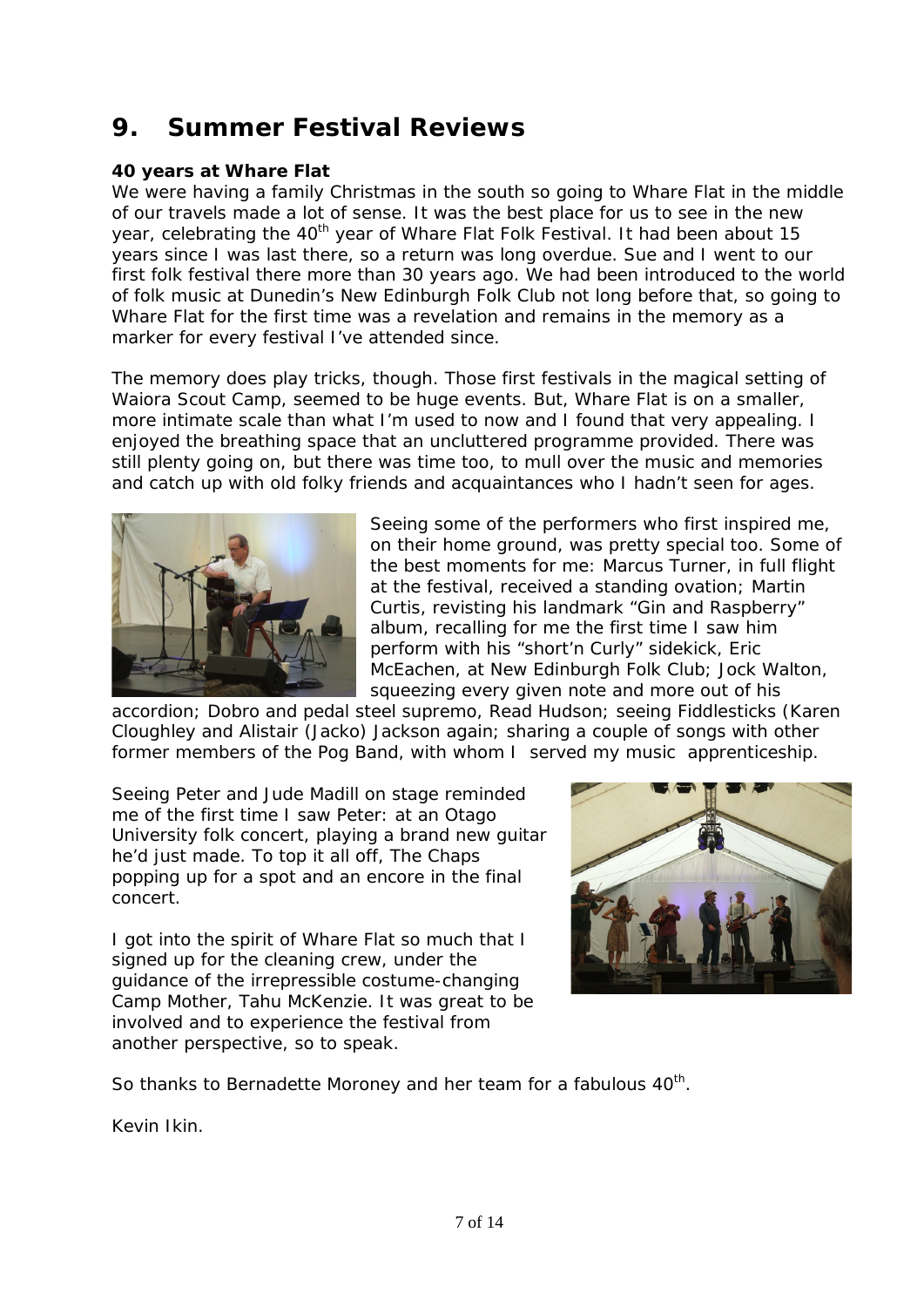The Whare Flat festival celebrated being fabulous 40 with a terrific and varied programme. It would have been easy to feature only such old hands as Martin Curtis and Marcus Turner with lots of reminiscing and there certainly was an opportunity to celebrate the last 40 years. But the programme also included great local talent with Holly McPhee and The Mentalist Collective it was great to see the next generation of Folk music presaging a next stunning 40 years.

Highlights for me were Karen and Jacko Jackson (Fiddlesticks) who came over specially to help celebrate and their wonderful fiddling was a delight. They did a great job of getting the whole audience to join in - even those who are normally just appreciators like me.

The Tasman Devils are a Celtic trio of Davy Stuart, Brendyn Montgomery and Steve McGlone and they got our feet tapping.

Jo Jo Smith from Australia was billed as: Highly praised and respected by fellow musicians who find her an irresistible drawcard, alluring them to join her in a playing-fest till there's literally no more room on the stage! and I can testify that the twice I saw her sets there really was an overflow of musicians all wanting to join in. She is highly infectious.

Hyram Ballard's DrT and the Twang Tones were fun and covered the Americana end of the folk music spectrum very comprehensibly.

King Leo lead by Leo LaDell did a grand job of bringing in the new year.

Marcus Turner had us all alternately laughing and crying with his song "Piddler's Green" - supposedly the last words of an elderly Alsatian Dog, and I never thought that I'd feel sorry for a little spider in the bath. But then he played a hauntingly beautiful Chinese folk song and from having us rolling in the isles you could have heard a pin drop. He is a consummate entertainer as well as a delightful songwriter with a deft human touch.

Martin Curtis managed to evoke the beauty of the Cardrona and make us all want to move there. But as one of his songs was about the changes that have come to the area with a larger population I don't think that was really what he intended. It was also great to hear the tracks from Gin and Raspberry played live.

Some surprises popped up including a terrific set from The Chaps which was brought the house down! A few combinations of performers that were obviously put together in jam sessions and carried onto the stage.

Vic did a lovely job of the Open Mics - always one of the highlights because that's where you'll hear people just enjoying playing, developing their performance and getting confidence in front of an encouraging audience. All in all a terrific festival that demonstrated all the hard work that Bernadette and Mike and everyone else from the New Edinburgh Folk Club put in every year. I cannot think of a better way to bring in the New Year in New Zealand, and that's high praise from this Scot! Thank you to everyone involved.

Janette Wallace Gedge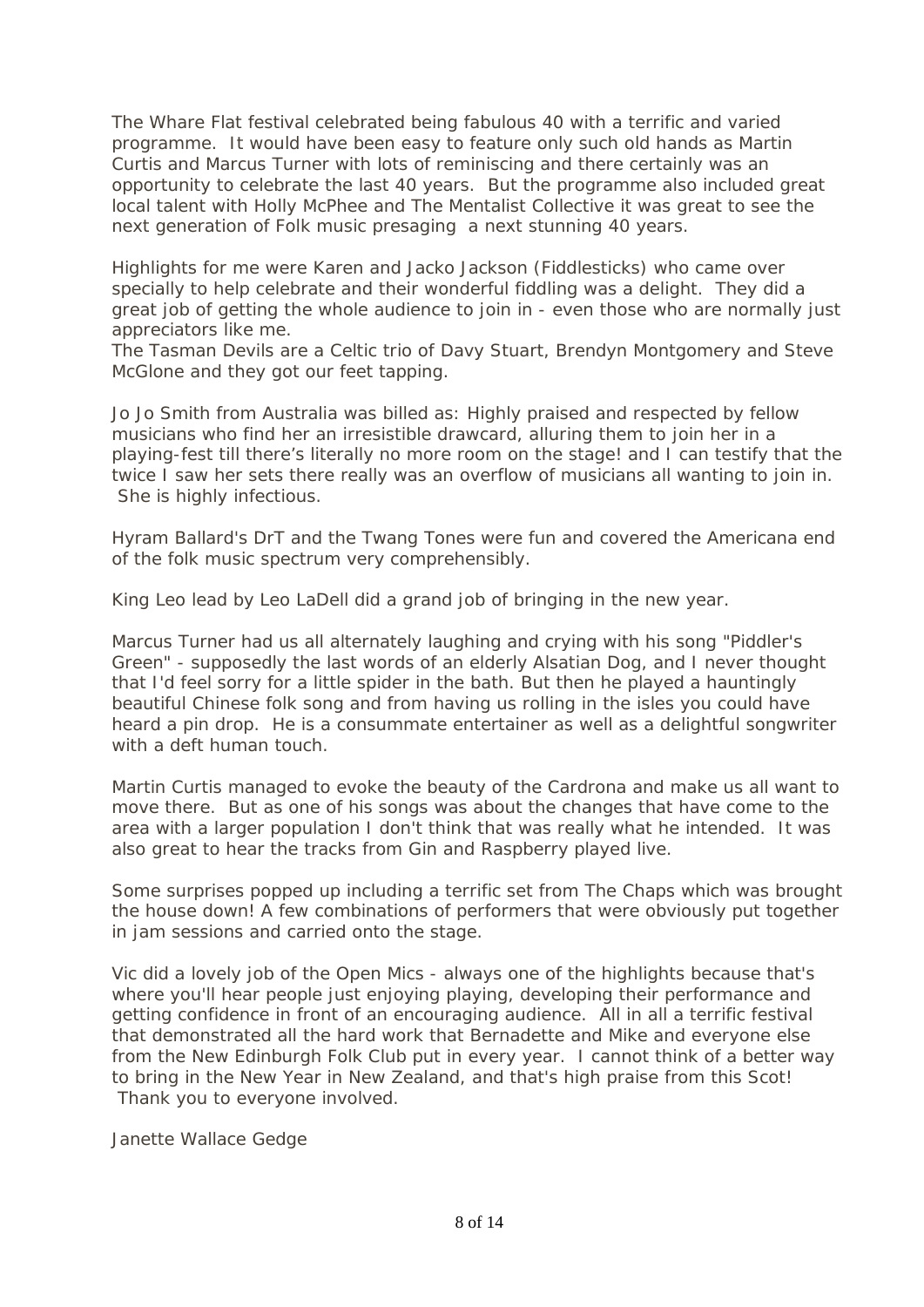#### **Tui Farm Folk Festival**

It almost didn't happen. I am so glad it did.

I have just returned from a superbly relaxed, friendly festival in beautiful South Island scenery. What a great way to spend a New Year's break.



Carol and Steve Rose have run the event on their 25 acre slice-of-heaven tucked in the Nelson Ranges for over a decade and one of their pieces of genius is scheduling large chunks of nothing in the programme. There's plenty of time for socialising with friends old and new, jamming, taking a dip in the creek or just joining in.

And I have never been involved in a festival with quite the same level of genuine joining-in-ness. The blind date seems to feature a large proportion of

the festival goers and is very entertaining. When the festival choir stood up to perform in the final concert, it was half the marquee audience as they crammed in front of the stage.

This year, I participated in the traditional giant water fight between the kids and adults. Actually, we were all kids and thoroughly enjoyed ourselves. Workshops on guitar, songwriting and laughter were all busy.

Oh, and there was music. This year the organisers decided not to book paid main guests; the performances were from among the festival goers and the quality very high. I missed the opening concert as I didn't arrive until New Year's Day, but there was still plenty to enjoy.

Bob Bickerton demonstrated his multiinstrumentalist talents with celtic infused folk. Highlight for me was a stunning whaling song accompanied by guitar (played with a bow) and a koauau.



Finishing Friday's concert was Cairde, a long standing female four piece featuring Carol Rose and leading supporter of the Nelson folk scene Anna Heinz. The musicianship was excellent, the tunes and harmonies delicious and the performance just got better as it went on.

There was a concert every evening and final act of the wonderfully long weekend was Rennie Pearson and Oscar West. We have seen these two young stars at Acoustic Routes just over a year ago, performing traditional celtic based music to a superb standard. With Rennie on guitar and flute, Oscar on fiddle (he didn't bring his bagpipes as he was holidaying on Golden Bay), their energy and excellence had everyone enthralled. They even managed to combine a traditional style tune with beat boxing to great effect.

There were blackboards too, including an under 16s with plenty of performers of very high standard.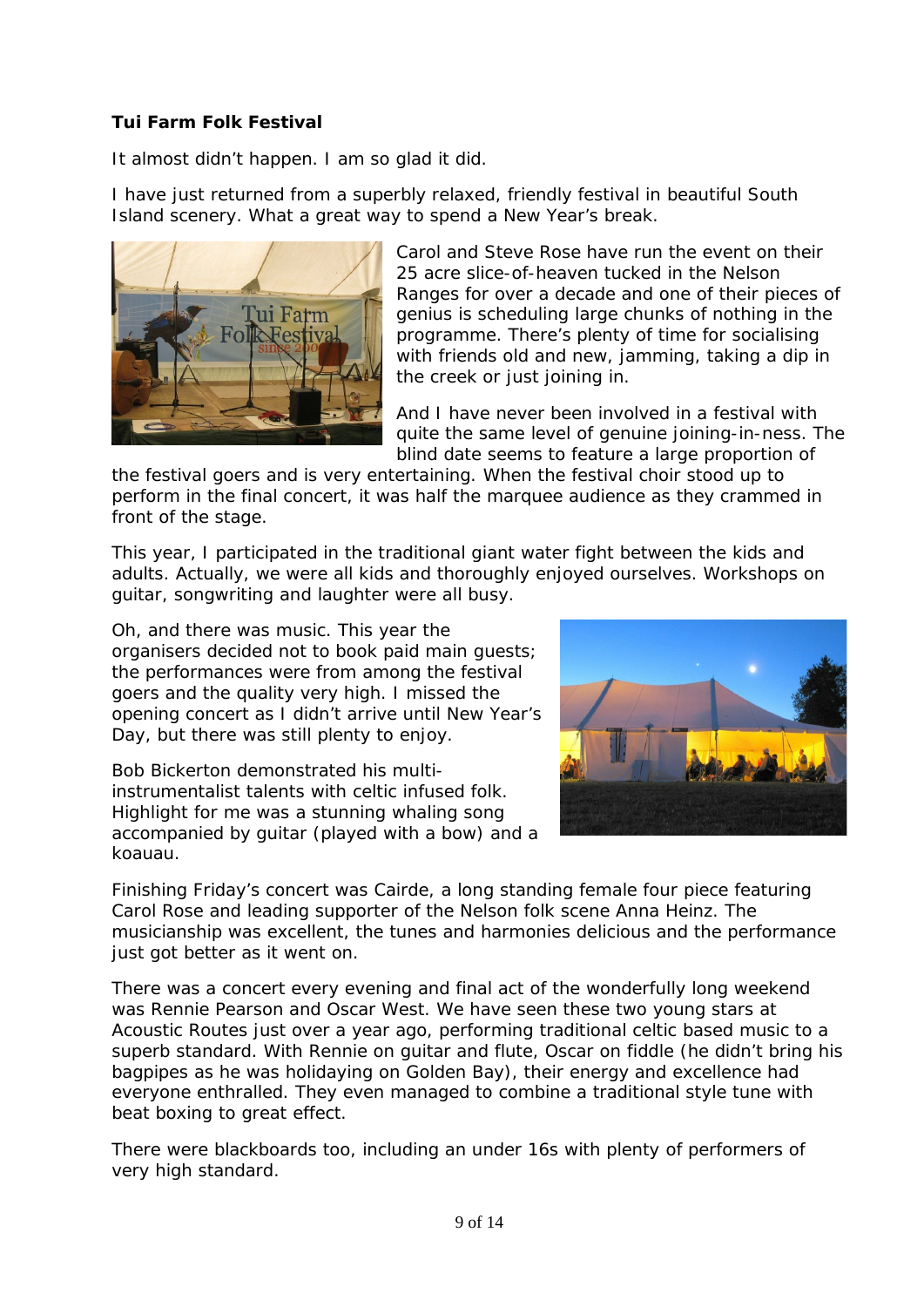Each day there was a Tui Spot concert, with old hands and new combinations invited to perform short sets on the main stage. I was lucky enough to present traditional unaccompanied singing with Kevin Mayes, a dream gig what with his barnstorming voice and great repertoire mainly sourced from his time in Sussex at the Copper Family's favourite pub.

On the fourth morning of the festival, the marquee was packed again for the Poets Session. There are so many contributions, often penned during the weekend, that for two hours or more we were reminded of the power of words to bring tears of laughter, joy or sadness. All ably MC'd by balladeer and bush poet Roger Lusby, who also performed a concert and co-ran the songwriters workshop.

The weather, so blue sky bright when I arrived, was not always so clement. It rained solidly for two whole days, with the only break for an hour or so (while the water fight was happening, ironically). It didn't seem to matter. The sun was back to dry the tents before we had to leave for the ferry, taking the Tui spirit with us.

Slowly, you return to the real world, driving for half an hour alongside the course of the old Nelson to Glenhope railway as you head to Tapawera, the nearest town (and nearest cell phone coverage). With an ice cream there and a long scenic drive, our journey back to modernity is gentle.

And to think the Roses announced about a year ago that the Tui Farm festival was no more, as they were selling their property. They relented, and put on a slightly smaller festival than normal. With many enthusiastic and experienced Tui goers there, Carol and Steve had as much of a great time as the rest of us and are planning the next one already.

www.tuifarmfolk.co.nz

Nigel Parry

## **10. Balladeer music noticeboard**

Where you can advertise your music-related items—lessons, instruments, gigs, band members wanted, etc.

#### **a) Monthly Blackboard Concert, Plimmerton Boating Club, Thursday 11 February, 7 pm**

Hosted by the inimitable Roy McGuinness, this is a great night in a lovely venue with low cost drinks and food, and a sound system. Put this one on your calendar as a regular event. If you want to find out more, contact Roy on (021) 433-878.

#### b) **Ruth Wyand 'Mama's Got the Blues', 14 Taupo Crescent, Plimmerton, 4 March, 7:30 pm**

Continuing the 'Up Close and Personal' concert series at the home of Janette and Neils Gedge, 'Mama's Got The Blues' is a performance documentary about the lives and music of blues and jazz women. Ruth Wyand is an amazing guitarist with a fabulous voice - a must see for blues fans.

[https://www.facebook.com/taupocreshomeconcerts/](https://owa.massey.ac.nz/owa/redir.aspx?SURL=DAcEmdDmhyGAVM5s81cB3u-C-iXraiX-im5Aun-F8dFLP4BYbCjTCGgAdAB0AHAAOgAvAC8AYQBjAG8AdQBzAHQAaQBjAHIAbwB1AHQAZQBzAC4AdQBzADUALgBsAGkAcwB0AC0AbQBhAG4AYQBnAGUALgBjAG8AbQAvAHQAcgBhAGMAawAvAGMAbABpAGMAawA_AHUAPQBmADkAZgA3ADAAMABmADcAYgBlADMAZQAyADcAMgA0AGUAZQA3AGMAOABjADAAYgAxACYAaQBkAD0AZgAwADAAZgA2ADMANAAyADAAOAAmAGUAPQBhAGMAYwBjAGUAMgA0ADEAMAA0AA..&URL=http%3a%2f%2facousticroutes.us5.list-manage.com%2ftrack%2fclick%3fu%3df9f700f7be3e2724ee7c8c0b1%26id%3df00f634208%26e%3daccce24104)

Our local blues guys, Blakewater Blues, Gordon Charmley and Murray Kilpatrick will open the night with a few numbers. Some snacks will be provided, please feel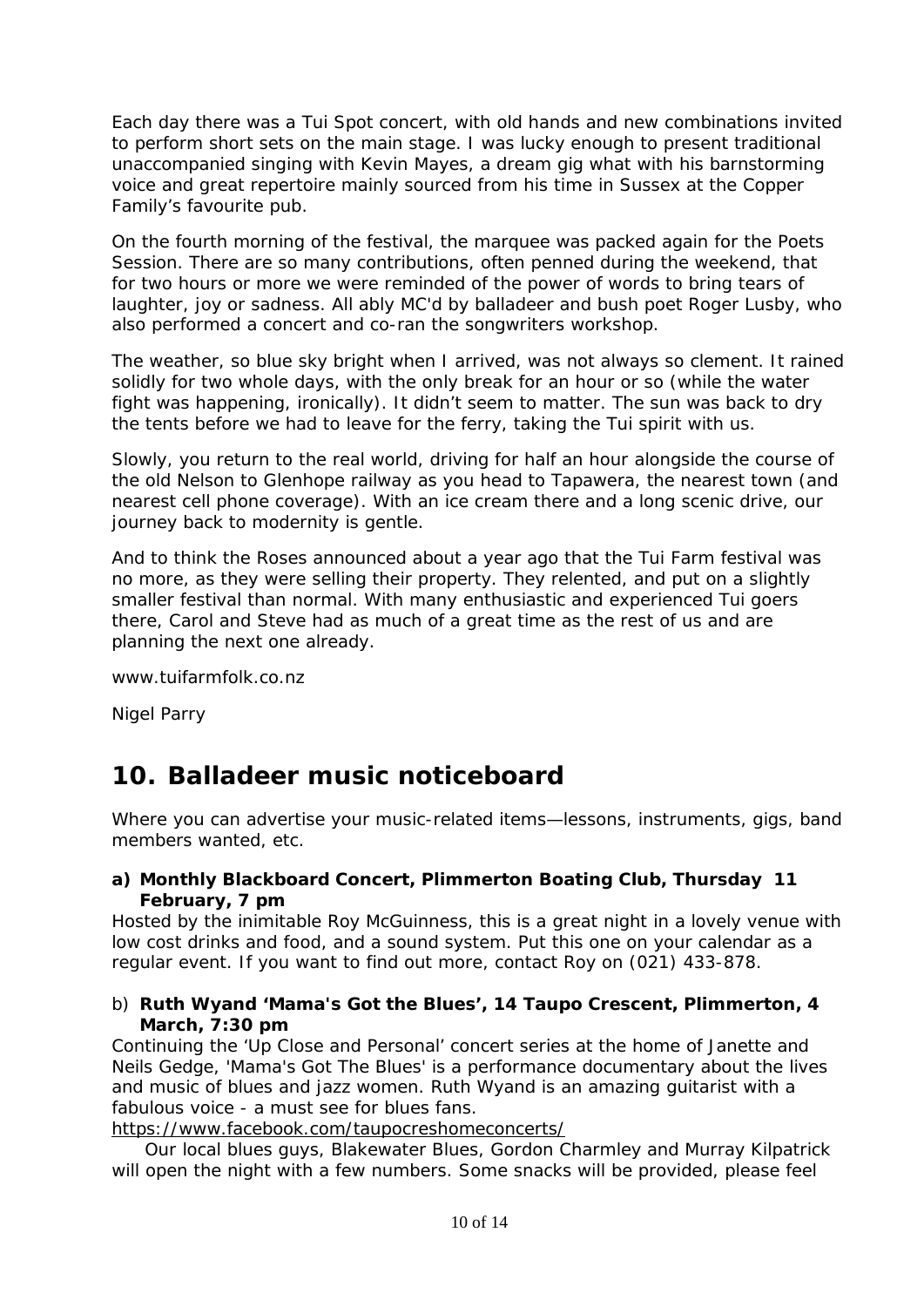free to BYO drinks. No need to bring chairs. There is only space for 25 people, so please book – Janette 02102361951. \$20 per person.

#### **c) Trad Singing Session, Upstairs at the Sprig and Fern, Thorndon, Monday 14 March, 6:30 pm**

With Dave Barnes hosting, this session celebrates unaccompanied singing in traditional style. Fine beer and food to be had at the bar. Contact: Dave Barnes [david.barnes@xtra.co.nz](mailto:david.barnes@xtra.co.nz)

#### **d) Coastella International Music Festival, Southwards Car Museum (Kapiti Coast), 26 March (Easter Saturday)**

Coastella International Music Festival organised by Gerry Paul and his friend Paul has an awesome line up, including the undeniably charming 8 piece band from Melbourne Sex On Toast playing raw early 80's funk and heartfelt blue eyed soul; NZ songwriting legend Don McGlashan; Silver Scroll winner Lawrence Arabia; country singer and wandering minstrel Delaney Davidson; three acts from Ireland including chart topper Noelie McDonnell along with ex Gráda singer Nicola Joyce; Morena Dub from Brasil, 22 piece Balkan Orchestra the Balkanistas; Mara TK and so much more.

There will be plenty of entertainment for the kids and the Kapiti Food Truck Collective will be there with a variety of tasty morsels. Craft breweries Tuatara & North End and Zeffer Cider will be there along with Tohu Wines and Foxton Fizz to keep you cool in the historically great Easter weather.

Check it out on the website, facebook and twitter and tickets are already on sale through Eventfinda with a limited early bird offer of only \$65 + booking fee! There will be return buses from the Wellington CBD on the day, tickets also available through Eventfinda for just \$25.

#### **e) In memory of Dave Hart**

Much of the videoed part of Dave's wake has now been uploaded to YouTube. Access is through Tony Hale's channel, Trev7001 once you're into YouTube. Look for more footage to be uploaded over the next couple of months.

#### **f) For Sale: Historic PA**

Tony and Jenny are advertising their Jansen PA5-100 amplifier with Alron speakers on TradeMe. The system was used, among other things, for the Auckland Folk Festival Barn venue for over ten years. It all still works pretty well, but they don't use it any more. It is a 100W 5-channel, lo-Z and hi-z inputs, level, bass, treble and effect control, with in and out for effects. The 5-100 was introduced in 1979, and Tony bought this one in 1989 from Sean Sinnott, who'd bought it from the Gentle Annie Band. For more information contact Tony Ricketts [tony@portablepanic.co.nz](mailto:tony@portablepanic.co.nz)

#### **g) Want To Review For The Balladeer?**

We have a handful of willing writers who regularly get shoulder tapped to review AR concerts and we are very grateful to them. The AR Committee is offering a free concert ticket to anyone who reviews a concert for the Balladeer. It is great to hear a range of voices and opinions, so if you are interested please contact Philippa [balladeer@acousticroutes.org.nz](mailto:balladeer@acousticroutes.org.nz)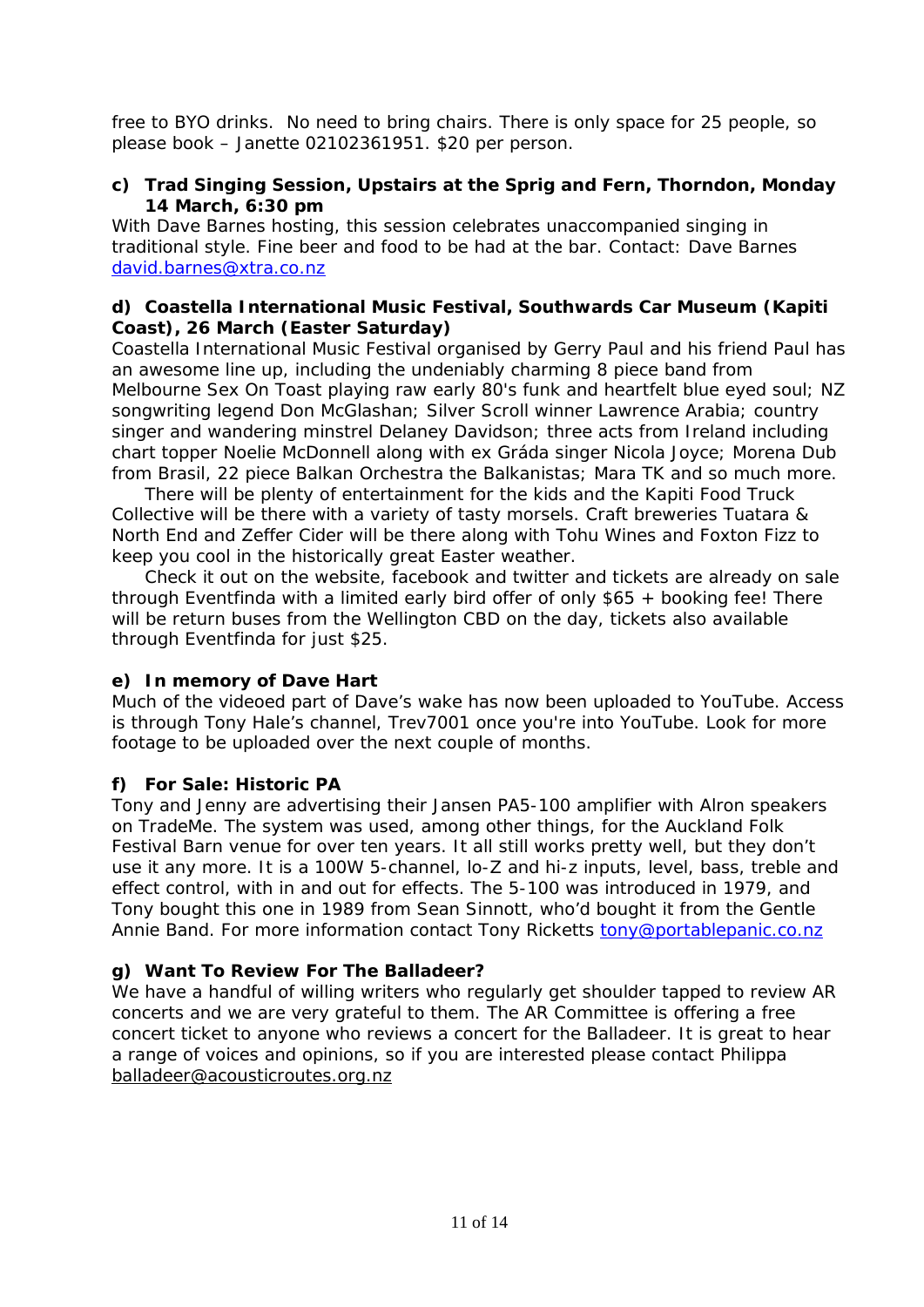# **11. Are you ready to perform?**



Are you interested in performing at Acoustic Routes events, including support acts for our monthly concerts? Contact us [performers@acousticroutes.org.nz](mailto:performers@acousticroutes.org.nz)

# **12. About Acoustic Routes**

Acoustic Routes (Wellington Folk Centre Incorporated) is a club for people who enjoy playing and listening to folk and acoustic styles of music.

We have several regular events each month. The first Sunday of the month is an open mic session at the Thunderbird Café in Featherston Street, from 1-3 pm.

The second Sunday of the month we host a singaround at Alfred Memmelink's Artspace on the Petone foreshore, from 5-7 pm.

The fourth Thursday of the month generally features a concert, usually with a visiting artist and support acts from amongst our membership. These concerts are at Roseneath School Hall, Maida Vale Road, Wellington.

Membership of Acoustic Routes costs \$25 a year for individuals, \$40 for couples or families, or \$15 for students and beneficiaries. It entitles you to door-charge discounts at Acoustic Routes events and also at events put on by most other folk clubs. Members get priority access to performance opportunities, and can have input into the club's activities. To join, email [treasurer@acousticroutes.org.nz.](mailto:treasurer@acousticroutes.org.nz)

Acoustic Routes publishes this newsletter (The Balladeer) at the start of every month, and also an acoustic gig guide for the Wellington region (Acoustic Routes update). You can [subscribe online,](http://eepurl.com/mP90b) or contact [publicity@acousticroutes.org.nz](mailto:publicity@acousticroutes.org.nz)

# **13. Acoustic Routes Contacts**

**President:** Pamela Gerrish Nunn [president@acousticroutes.org.nz](mailto:president@acousticroutes.org.nz)

**Correspondence**: Emma Hart [secretary@acousticroutes.org.nz](mailto:secretary@acousticroutes.org.nz)

**Treasurer/Membership**: Sue Ikin [treasurer@acousticroutes.org.nz](mailto:treasurer@acousticroutes.org.nz)

**Balladeer**: Philippa Boy [balladeer@acousticroutes.org.nz](mailto:balladeer@acousticroutes.org.nz)

**Acoustic Routes update email**: Gerard Hudson [publicity@acousticroutes.org.nz](mailto:publicity@acousticroutes.org.nz)

**Performance opportunities:** [performers@acousticroutes.org.nz](mailto:performers@acousticroutes.org.nz)

**Postal address**: PO Box 27-191 Marion Square, Wellington, New Zealand.

**Website**: [www.acousticroutes.org.nz](http://www.acousticroutes.org.nz/)

**Facebook:** [www.facebook.com/home.php#!/pages/Acoustic-Routes/89128457590](http://www.facebook.com/home.php#!/pages/Acoustic-Routes/89128457590)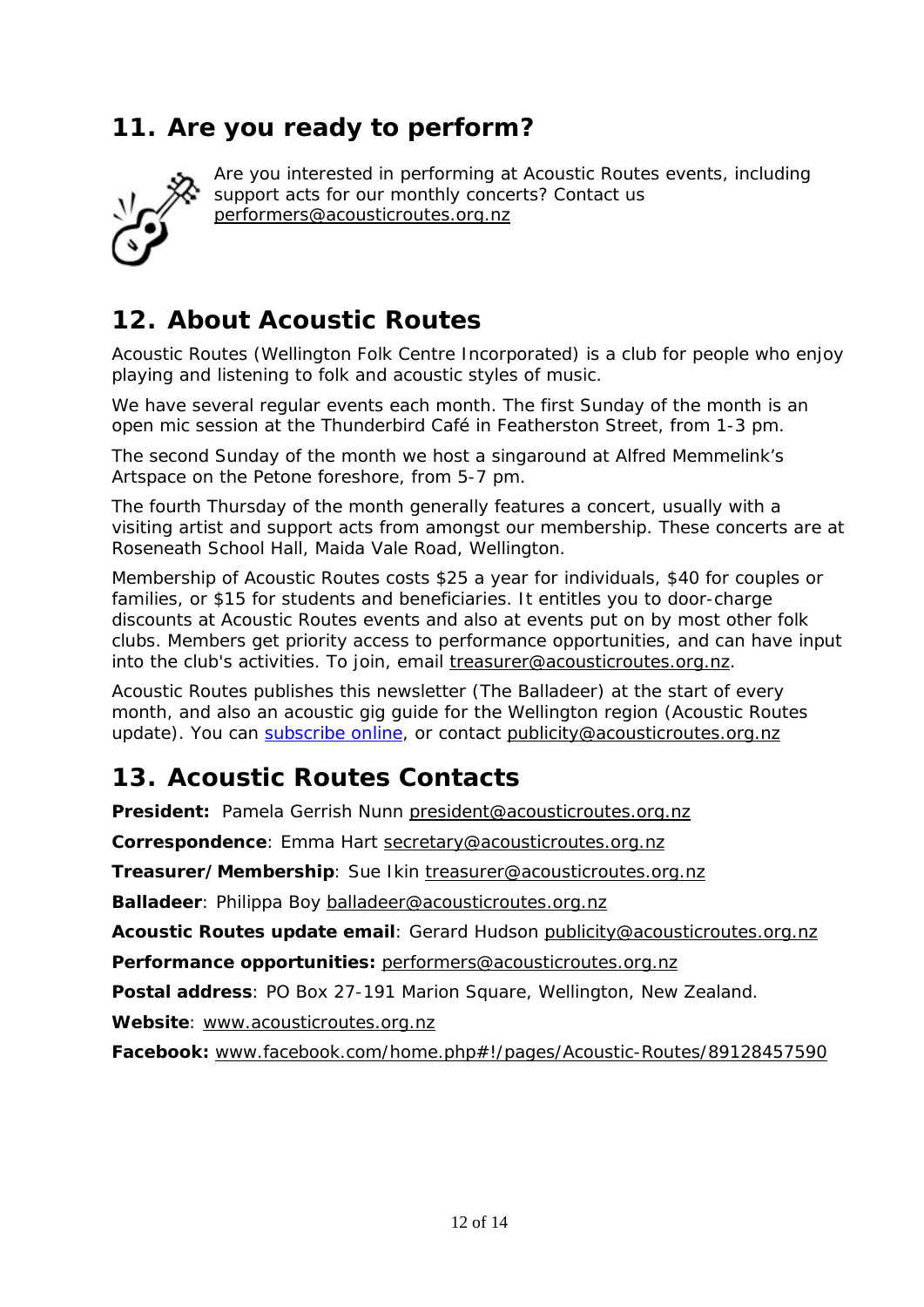## **14. Other regular folk events/contacts in the region**

Americana Jam Session

When: Meow on the 4<sup>th</sup> Sunday, from 4 to 6 pm. Join Richard Klein and friends and enjoy some of the Wellington region's finest players and singers of country, blues, Cajun, old-timey, boogie-woogie and all-around goodtime American music, and it's an open session so you can join in.

Ceol Alba Scottish Music Club

When: 4th Friday of month, 7.30 - 9.30pm. A club for playing and/or listening to (mostly) traditional Scottish music. Sheet music supplied or downloadable.

Where: Lower Hutt.

Cost: \$5 per night

Contact: Lynne Scott, 04 565 0164 [lynne@scott.gen.nz](mailto:lynne@scott.gen.nz)

Contradance with Chilli Jam

When:  $4<sup>th</sup>$  Saturday of the month, 7:30 pm

Where: St Michael's Parish Hall, Kelburn

Cost: \$15 waged adult, \$10 unwaged adult or child and \$30 for a family.

Contact: kevinmcl12@gmail.com

Finn's Cafe Open Mic Nights

When:  $4<sup>th</sup>$  Wednesday of the month, 7.30 pm. This is a really popular night and a great way to meet other musicians. Hosted by Danilo.

Where: Finn's Cafe Bar, 2 Beach Rd, Paekakariki.

International Folkdancing

| When: |  | Every Wednesday from February to December, 7.30 to 9.15 |  |  |  |  |
|-------|--|---------------------------------------------------------|--|--|--|--|
|-------|--|---------------------------------------------------------|--|--|--|--|

Where: Tarrant Dance Studios, 125 Cuba St, Wellington

Contact: Cashy Yates (04) 569 1618 [cashy@ihug.co.nz](mailto:cashy@ihug.co.nz)

Kapiti Live Music Club

When: 2nd Wednesday of the month, an acoustic social evening for listening and/or singing and playing, from 7:30.

Where: Paul and Kimbra's; 3 Jade Lane, Paraparaumu. Off the east end Mazengarb Road as it changes name and turns toward Kapiti Road. Contact: [enquiry@klmc.org.nz](mailto:enquiry@klmc.org.nz) and [http://www.klmc.org.nz](http://www.klmc.org.nz/)

Kelburn Pub Live Music When: Live music every Sunday 3-5 pm.

Sunday Roots on the first Sunday of each Month, 4-7pm. Hosted by Pip Payne and featuring a different guest artist each month. Details 'Sunday roots' on Facebook.

Contact: Pip Payne if you want to perform - 027 654 5419.

Levin Folk Club

| When: | 2nd Friday of month, 7.30 pm, blackboard concert plus guest artist. |  |  |  |  |
|-------|---------------------------------------------------------------------|--|--|--|--|
|-------|---------------------------------------------------------------------|--|--|--|--|

Entry: Members \$5, Non-Members \$8, Children \$3 (includes supper) 4th Friday of month, 7.30 pm, acoustic night. \$2